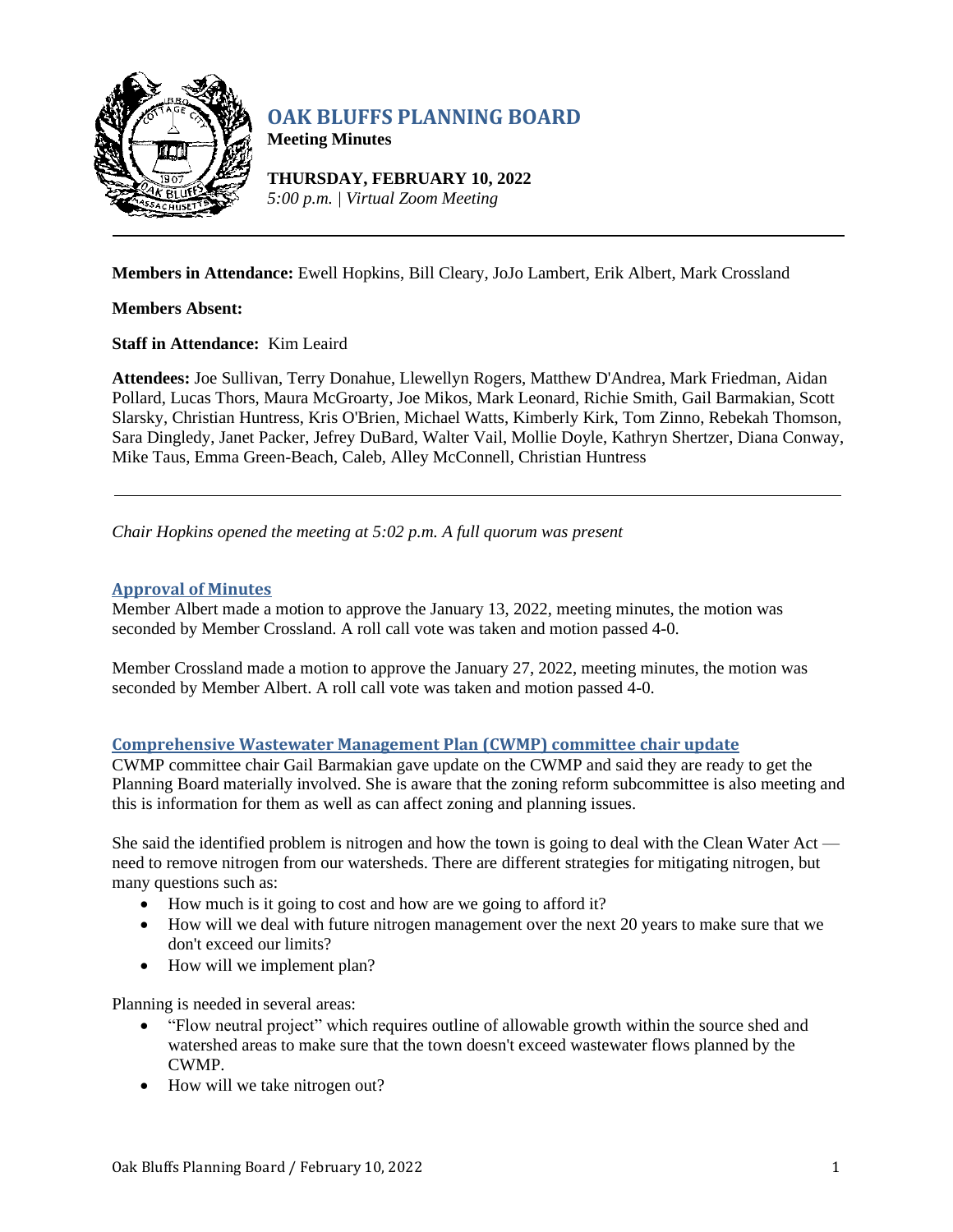- Growth management no more than what is allowable goes in and oftentimes that's done by either bedroom counts for those properties that are in watersheds or maximum nitrogen that is allowed from any particular property.
- Planning for sewering at the end of a 20-year lifespan.
- Upgrade the plant and technological process change the technology from an "SVR" tank process to an "MVR" process, which is a more efficient process technologically and also treats the effluent to a much higher degree taking out more nitrogen and other contaminants.
- Upgrading the sledge handling equipment
- Upgrading all the electrical instrumentation in the wastewater plant includes pump stations HVAC systems, plumbing and piping work.
- All the piping and site work and the plumbing needs to be replaced at treatment plant.
- Improving and upgrading status and escape systems, over \$1 million computer technology.
- Possibly adding a component of PFAS testing in the effluent.

The engineers would like to present something more formal to the full Planning Board – also a time for questions and answers.

They are on a timeline and are aggressively pursuing state and federal funding through the USDA. In order to do that, they need to appropriate money for part of the project in order to qualify.

Chair Hopkins said it's clear that with the flow neutral policy and other points made that a coordination of what we will propose to town meeting in terms of zoning needs to be informed by what recommendations the CWMP effort will be making to town meeting.

The intent is not to create an infrastructure, whether it be a combination of sewering and other techniques, because CWMP is so much more than just sewering. Flow neutral policy is a very critical point for us to take into consideration in the work of the zoning subcommittee.

Chair Hopkins asked if Gail could provide a list of items the zoning reform subcommittee could work on. She said she could come up with a list of four or five ways that other towns have addressed zoning issues, to ensure that no excess nitrogen is going into the ponds but the Board of Health would need to regulate those not on sewer, as they must apply for onsite systems and the BoH would have its own regulations, limiting what type, size and what nitrogen you could contribute. It is the sword properties that possibly would be zoned by bedroom count.

The Martha's Vineyard Commission assigns a maximum amount of nitrogen that each parcel that is in the sewer shed and watershed can contribute to the watershed. She suggested the zoning subcommittee familiarize themselves with the Commission restrictions for their watershed and nitrogen policies.

Although she does not think this would come out of the planning board, there could be a regulation that would say that if you are on sewer you cannot expand any more than what Title V would otherwise allow you to expand because in order to qualify for most of the federal and state funding, it needs to be a flow neutral and environmental project.

It is unknown what the infrastructure bill will provide but they are also looking into that because funding is going into different pockets — one of them going into the state revolving fund pocket, needs that environmental component state revolving fund is zero cost loan or outright forgivable loan.

Also looking qualify to become part of the Cape and Islands Clean Water Trust, which is the fairly new legislation concerning short term rentals that could provide up to 25-30% outright funding for the whole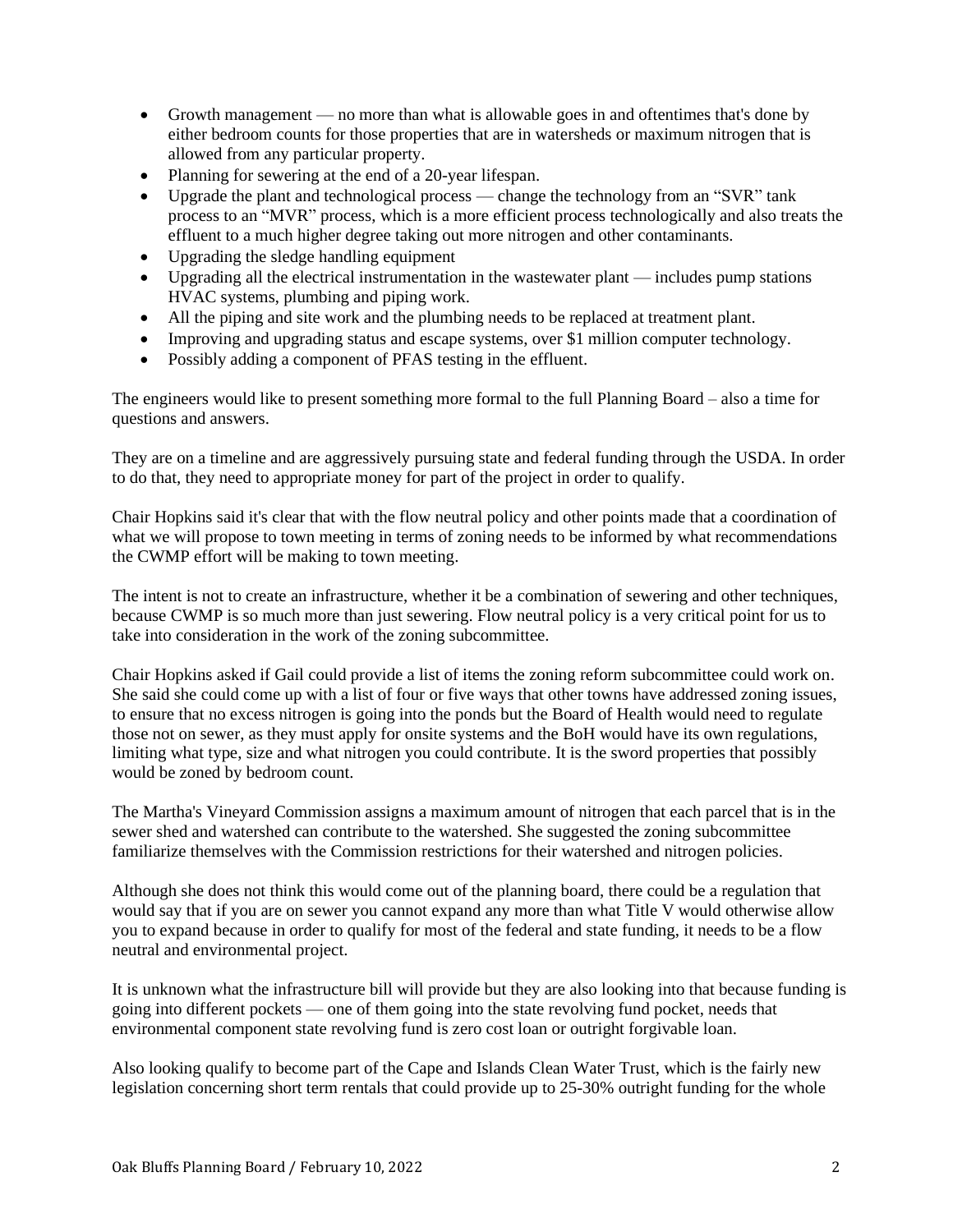project and so far it's had a very good track record in terms of equitably doling out money. The CWMP may be qualified with the DEP as comparable to a 208 plan.

Member Lambert invited Gail to attend a zoning reform subcommittee meeting to help inform their process. She asked about short-term rentals and tax added. Gail said that once they get accepted as a 208 plan it's the Select board, not town meeting that would decide whether they want to impose an additional 2.75% to the rental tax. DEP has oversight over it and it becomes part of the trust.

Gail said she would send them 4-5 things that other towns have done to address zoning and excess nitrogen.

Member Crossland also asked if she could come to the next meeting of the zoning reform subcommittee. Gail said it would be helpful if they first had a complete copy of the plan. Chair Hopkins asked if it made sense to have a joint meeting with the CWMP committee and Planning Board? Gail thought that yes, sooner the better. However, not essential to do for the zoning reform subcommittee.

Member Cleary asked if the nitrogen levels for each site could be monitored like water usage is, because his experience is that nothing is more abused in this marketplace than bedroom counts and he's not sure that's really the best way to measure nitrogen levels.

Gail said no, even though it's not an exact science especially as we are seasonal, we need to follow what DEP accepts and they go by bedrooms. Part of the plan is ongoing testing, not from the actual parcels that are in the watershed but in the pond. There's a baseline measurement right now, at the same sentinels you need to test periodically throughout the year, to see if the nitrogen counts are the same, more, or less. And that's an indication of how that plan is working as you get more people online.

She said the harbor watershed which includes most of the parcels initially sewered, has had a big effect on nitrogen going into the harbor.

Member Cleary said that because of his work on the Green Community designation for the town that he has some suggestions. Gail asked if he could get those to her very soon and she would forward to the engineers. He said he'd send an email the next day.

Tom Zinno said he is also on the CWMP with Gail and more than likely zoning is definitely going to take place even in Title V sections because the way engineers calculate amount of nitrogen from each parcel. In the end, he feels it's a combination of work from different areas.

Member Albert said what the plan it really comes down to talking about the plant now as opposed to like the areas around lagoon and Majors Cove. Town there's the remainder part and how that's how that's divvied I mean, as a person that's on the sewer currently and been on there pretty much the whole time the downtown area needs needs the ability to expand and grow. I understand why Winston's doesn't have a fryer but it would be nice if they could have a fryer. I definitely when I hear stuff about restriction in the downtown my immediate reaction is definitely slow down a little bit I think some of the. Being that the downtown pretty much paid for the sewer has been paying for the user fees for the sewer um, I feel that they should have a little more leeway.

Gail said she wanted to correct that: There are not restrictions per se in the downtown. The restrictions downtown will be no different than the restrictions on downtown for the past 20 years or so. The sooner we can get this going, the sooner we can free up flow. She does not think we will be restricted with growth downtown. There are controls on an equitable basis. There will be sufficient growth although we can't grow more than our capacity, there will be a lot of growth provided for in this plan.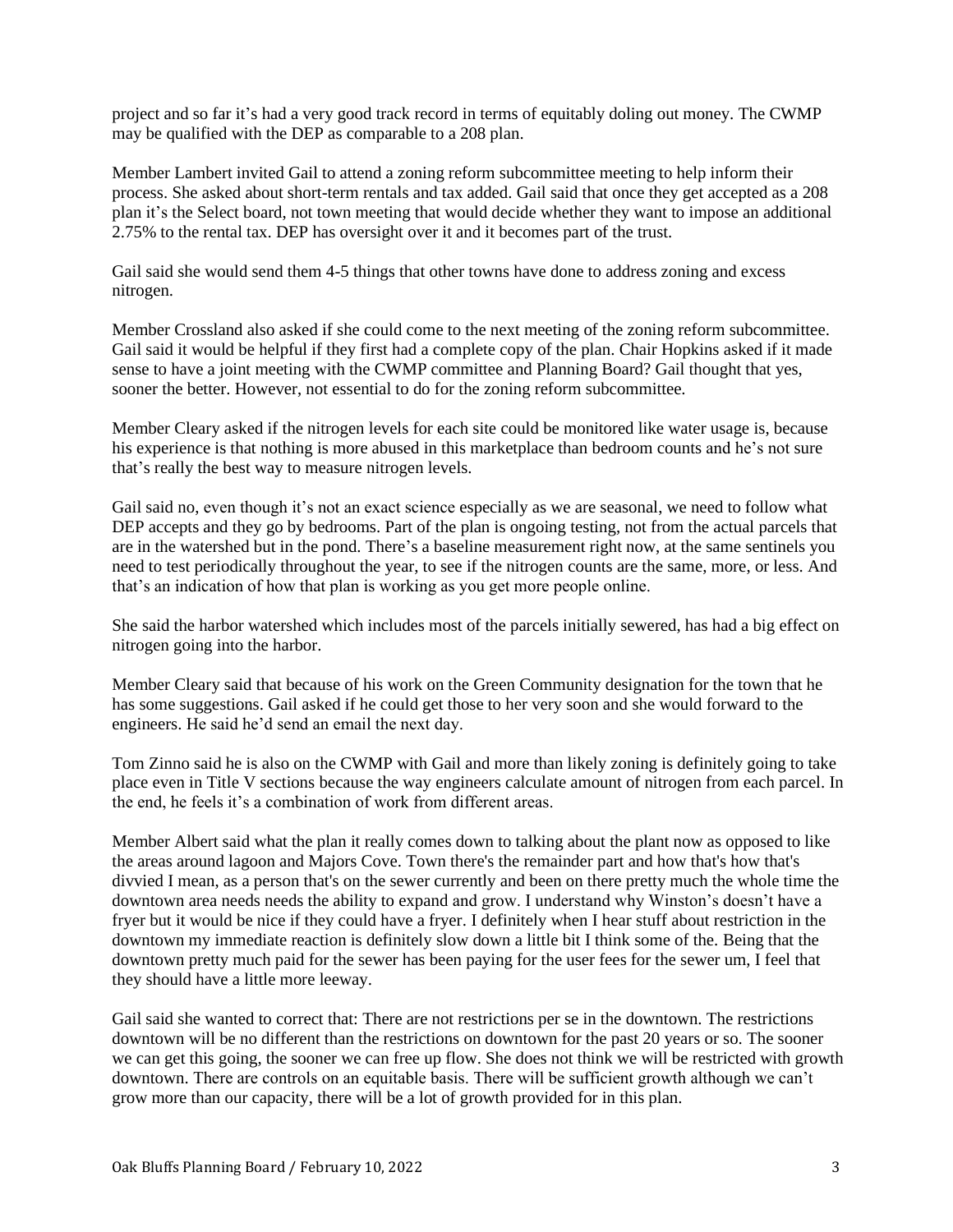# **Zoning Reform subcommittee discussion with Planning Board re: Path forward**

Member Crossland said the subcommittee finished their work on 3.4, 4.4 [and 11] and had requested to send to town counsel for review. They now propose, as a committee to:

- Focus on business districts and pick up where they left off in 2019: Dukes County Ave., Narragansett Ave., Edgartown Vineyard Haven Rd.
- Look for a future site for another business district out of the downtown, perhaps in the Southern Tier.

Member Albert said he understands the need for another business district, probably Edgartown Vineyard Haven Rd. but it's a touchy subject. Member Crossland said this will take several years.

Chair Hopkins asked if there was any way we can back up as a town and have a town-wide conversation around the role and purpose of zoning and what the deficiencies are before we start talking about impacting individual property owners. Get a reaction from the public in terms of

- *How adequate is the current zoning?* We have some strong opinions, but when one looks at the zoning maps of Oak Bluffs, you will see that it is predominantly residentially zoned. We have exceptions in terms of commercial and health care. We have very few DCPCs in terms of the power that would be invested upon us from the Commission.
- *Residentially zoned.* He'd like to know what the sentiment of the community is being so residentially zoned.
- *Should expansion of commercial areas be prioritized?* While he has very strong feelings about it, he's one voice and he'd like to understand that more.
- *How does the healthcare district fit in?* We have in place the ability for industries such as cannabis, which are exclusive to those healthcare districts.

He suggested the subcommittee as they start looking at some of those specific areas, take a step back and look at a conceptual level at the big picture of where the deficiencies are -- not geographically, but in terms of function and do we need to introduce some of those other zoning DCPCs, healthcare district, commercial, etc. before we start talking about where they should be.

We have an annual cycle to make recommendations to town meeting, this would not happen at a special. We have about 15 months to get ready for the next town meeting in April 2023. He thanked the co-chairs for stepping up to do this.

Member Crossland said at the next subcommittee meeting they would talk about whether they should have public hearings or not, get input, surveys, etc. He said that they already decided to start with Dukes County Ave. and they would do this concurrently. Member Lambert said she agreed and that they certainly want to hear what [residents] have to say.

Lou Rogers said that looking at the big picture is important but they need to first have a game plan before asking citizens what they think of zoning. Mark Leonard said this is an important long process to go through. Tom Zinno said they need to go through bylaws to clean them up and only way to do that is by collaborating with different departments: Building, board of health, zoning.

# **PUBLIC HEARING: Martha's Vineyard Regional High School Track and Synthetic Turf Field Special Permit Application — \*\*Purpose is inventory of Assembled Materials\*\***

*In accordance with the provisions of M.G.L Chapter 40A, Sections 9 and 11, and Oak Bluffs Zoning Bylaw 10.3, the Planning Board will hold a remote public hearing on Thursday, February 10, 2022 at 5:00 pm on the application of Superintendent Matthew D'Andrea on behalf of Martha's Vineyard Regional High School, 100 Edgartown-Vineyard Haven Road, Map 55 Parcels 2 and 4. Applicant seeks a special permit*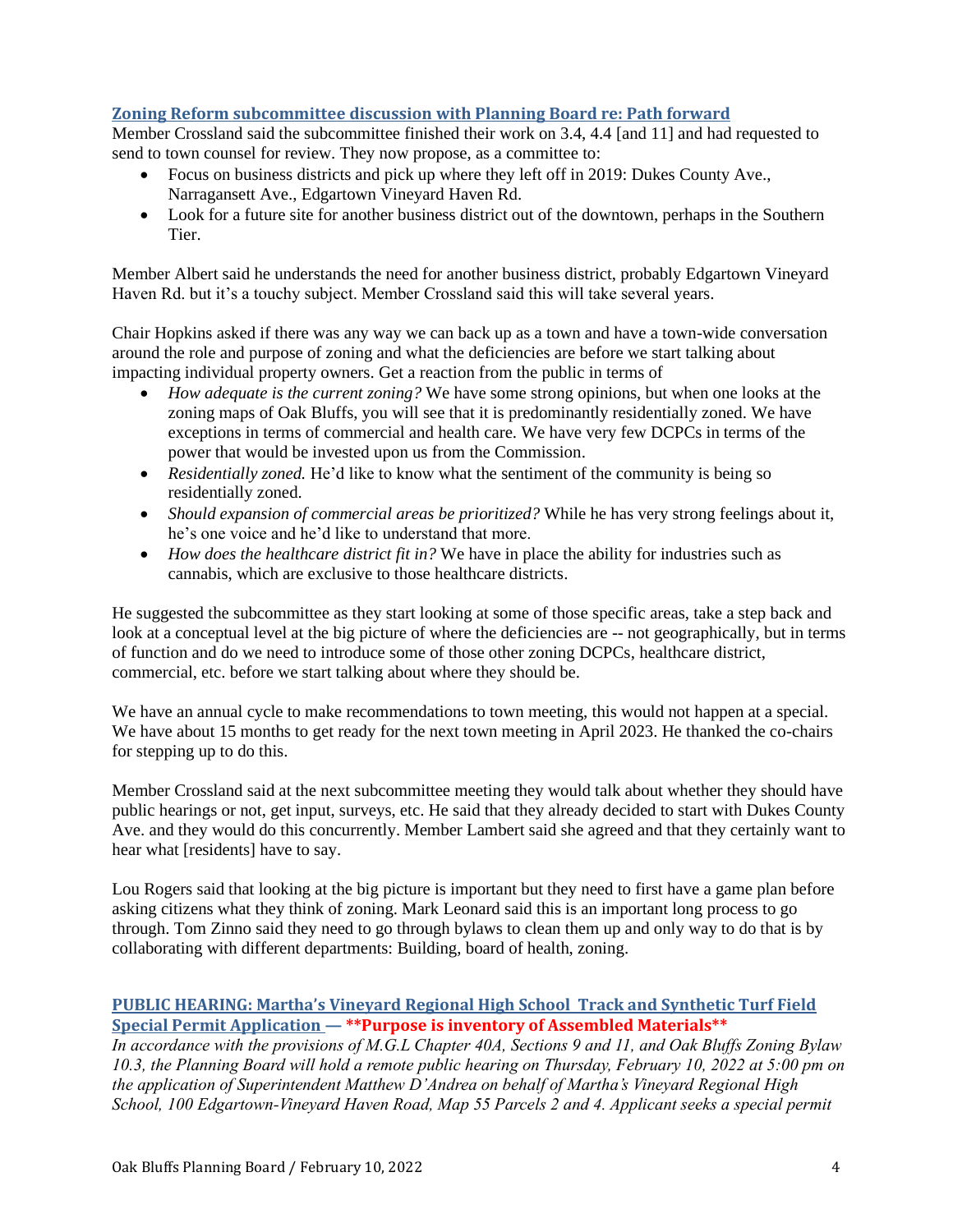*under Oak Bluffs Zoning Bylaw Section 8.2 –Water Resource Protection Overlay District (WRPOD) for the installation of a 400m Track and Synthetic Turf Field. The application, plans and all currently available relevant documents are online. Additional studies and reports will be added to the file when they come available. See:* 

*<https://www.oakbluffsma.gov/412/High-School-Track-and-Field> Please forward comments to Planning Board Administrator, PO Box 1327, Oak Bluffs, MA 02557 or via email: [planningboard@oakbluffsma.gov](mailto:planningboard@oakbluffsma.gov)*

Chair Hopkins said the purpose of tonight's hearing was to review the inventory of assembled materials and to seek input from the board in terms of additional materials that might be required and to give the applicant the opportunity to suggest any additional material so we have complete assembly. We have a few studies coming in and we have one scheduled for end of February.

He walked through what the Planning Board has so far and is posted on the applicant's web page.

High School Track and Field

## **Special Permit Application | Dec. 21, 2021**

- 1. [Special Permit Application stamped Dec 21 2021](https://www.oakbluffsma.gov/DocumentCenter/View/7486/Special-Permit-Application-stamped-Dec-21-2021)
- 2. [HAI-MVRHS-OBPB-SP-Cover 121721](https://www.oakbluffsma.gov/DocumentCenter/View/7423/HAI-MVRHS-OBPB-SP-Cover-121721)
- 3. [MVRHS OBPB Special Permit Application 121721 without signature](https://www.oakbluffsma.gov/DocumentCenter/View/7424/MVRHS-OBPB-Special-Permit-Application-121721-without-signature)
- 4. [Certified Abutters List 112221](https://www.oakbluffsma.gov/DocumentCenter/View/7426/Certified-Abutters-List-112221)
- 5. [MVRHS -Deed](https://www.oakbluffsma.gov/DocumentCenter/View/7425/MVRHS--Deed)
- 6. [HAI-Application Fee](https://www.oakbluffsma.gov/DocumentCenter/View/7422/HAI-Application-Fee)
- 7. [Letter-from-Building-Official-recd-Nov-2-2021](https://www.oakbluffsma.gov/DocumentCenter/View/7428/Letter-from-Building-Official-recd-Nov-2-2021)
- 8. [Legal advice re Special Permit in WPROD 9 9 21](https://www.oakbluffsma.gov/DocumentCenter/View/7438/Legal-advice-re-Special-Permit-in-WPROD-9-9-21)
- 9. [Legal-Opinion-July-8-2020](https://www.oakbluffsma.gov/DocumentCenter/View/7427/Legal-Opinion-July-8-2020)

*Plans, Stormwater Report, and Wetland Resource Areas Report submitted by Applicant*

- 1. [HAI-MVRHS-PLANS SP82 121721](https://www.oakbluffsma.gov/DocumentCenter/View/7430/HAI-MVRHS-PLANS-SP82-121721)
- 2. [Marthas Vineyard RHS Stormwater report Rev 091620](https://www.oakbluffsma.gov/DocumentCenter/View/7429/Marthas-Vineyard-RHS-Stormwater-report-Rev-091620)
- 3. [Epsilon Summary re Wetland Resource Areas 10-10-19](https://www.oakbluffsma.gov/DocumentCenter/View/7666/Epsilon-Summary-re-Wetland-Resource-Areas-10-10-19)

## *400m Track & Field Products*

- 1. [TetraTech-MVC-2021-02-26 \(TurfAnalysisReport\\_FINAL\)](https://www.oakbluffsma.gov/DocumentCenter/View/7435/TetraTech-MVC-2021-02-26-TurfAnalysisReport_FINAL)
- 2. Horsley Witten Synthetic Turf LaboratoryTesting and Analysis Report
- 3. [Rekortan-G13-Cut-Sheet\\_optimised](https://www.oakbluffsma.gov/DocumentCenter/View/7434/Rekortan-G13-Cut-Sheet_optimised)
- 4. [Qualipur-5052-Part-A-SDS\\_010315](https://www.oakbluffsma.gov/DocumentCenter/View/7432/Qualipur-5052-Part-A-SDS_010315)
- 5. [Qualipur-5052-Part-B-SDS\\_010315](https://www.oakbluffsma.gov/DocumentCenter/View/7433/Qualipur-5052-Part-B-SDS_010315)
- 6. [Huntress emails regarding alternative track products 4-22-21](https://www.oakbluffsma.gov/DocumentCenter/View/7431/Huntress-emails-regarding-alternative-track-products-4-22-21)

## *Prior Approvals*

- 1. [DRI 352-M4 MVRHS Athletic Fields Decision 2021-08-26](https://www.oakbluffsma.gov/DocumentCenter/View/7436/DRI-352-M4-MVRHS-Athletic-Fields-Decision-2021-08-26)
- 2. [PLANNING BOARD DECISION RE MVRHS FIELD PROJECT OCT 5 2021 -](https://www.oakbluffsma.gov/DocumentCenter/View/7437/PLANNING-BOARD-DECISION-RE-MVRHS-FIELD-PROJECT-OCT-5-2021---signed) signed

## **Materials Under Planning Board Review**

• Oak Bluffs Zoning Bylaw 8.2 - [Water Resource Protection Overlay District \(WRPOD\)](https://www.oakbluffsma.gov/DocumentCenter/View/7488/OB-ZBL-82-WRPOD)

**State & Federal guidance**

- [EPA Advances Science to Protect the Public from PFOA and PFOS in Drinking Water](https://www.oakbluffsma.gov/DocumentCenter/View/7481/EPA-Advances-Science-to-Protect-the-Public-from-PFOA-and-PFOS-in-Drinking-Water-_-US-EPA)
- [MassDEP Final PFAS Maximum Contaminant Level Update -](https://www.oakbluffsma.gov/DocumentCenter/View/7482/MassDEP-final-PFAS-MCL-Sep-24-2020) Sep 24 2020
- [MassDEP 3.10 CMR 22.00: Drinking Water](https://www.oakbluffsma.gov/DocumentCenter/View/7483/310-CMR-22-pfas-clean-drinking-water)
- **[State reclassification of PFAS contamination levels](https://www.mass.gov/doc/310-cmr-2200-the-massachusetts-drinking-water-regulations)**

## **Town Department Input and Reports**

- [Transportation Action Plan -](https://www.oakbluffsma.gov/DocumentCenter/View/7441/HSH_Oak-Bluffs-Edgartown-Vineyard-Haven-Rd-Corridor-Study_FINAL_2021-12-15) Howard Stein Hudson Dec 10 2021 (also at right)
- [OB Water District letter re PFAS -](https://www.oakbluffsma.gov/DocumentCenter/View/7530/OB-Water-District-letter-re-PFAS-Jan-4-2022) Jan 4 2022
- [PB Chair Response to OB Water District -](https://www.oakbluffsma.gov/DocumentCenter/View/7531/PB-chair-response-to-OB-Water-District---Jan-5-2022) Jan 5 2022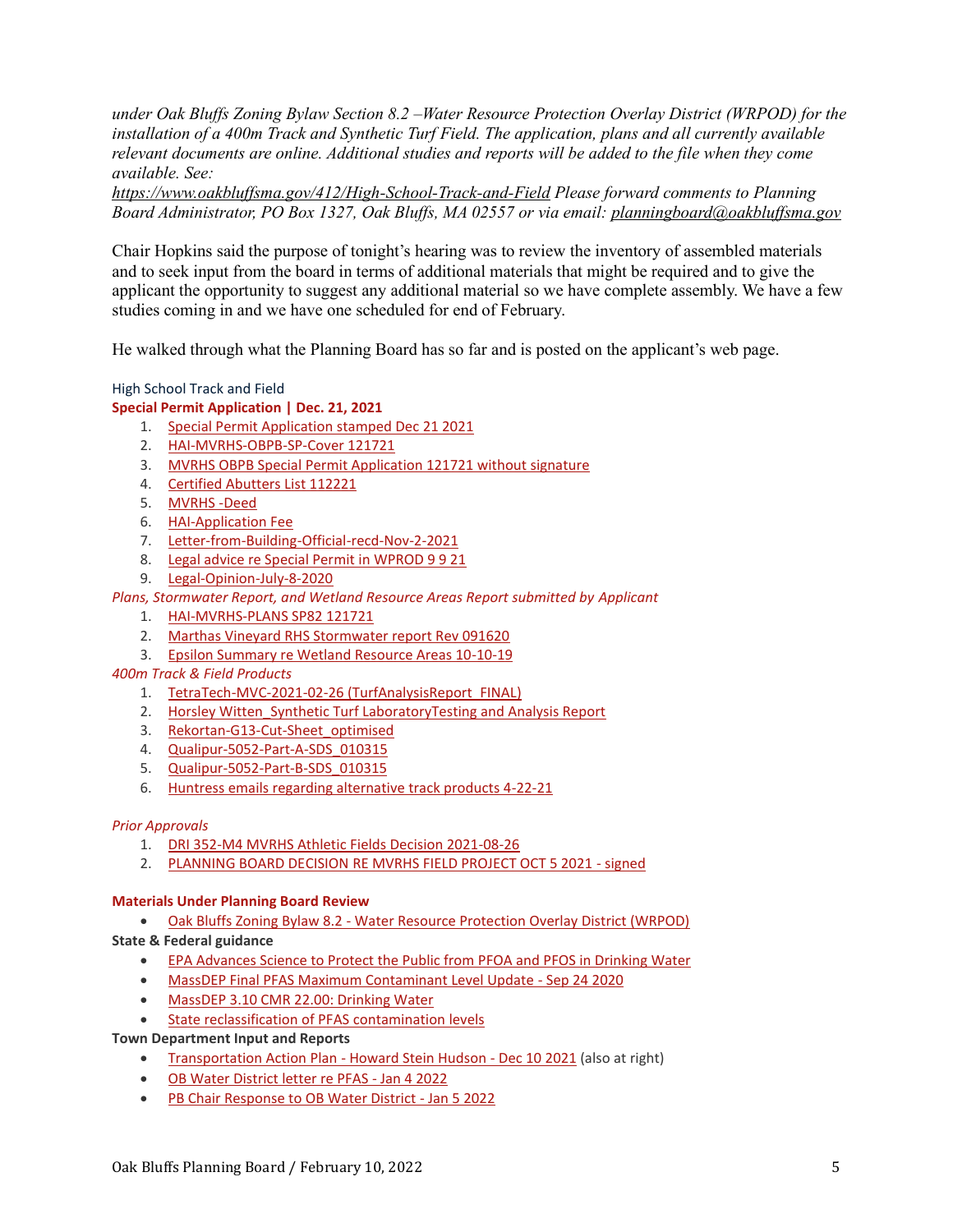• [OB Water District reply to PB Chair -](https://www.oakbluffsma.gov/DocumentCenter/View/7532/OB-Water-District-letter-2-Jan-10-2022) Jan 10 2022

**Board of Health**

- [Groundwater Protection Regulations -](https://www.oakbluffsma.gov/DocumentCenter/View/6758/Groundwater-Protection-Regulation) Adopted Aug 24 2021
- [Expert testimony to Board of Health transcript -](https://www.oakbluffsma.gov/DocumentCenter/View/7484/BOH-meeting-Dec-14-2021---Expert-testimony) Dec 14 2021
- [DRAFT Board of Health Restriction on the Installation of Turf Containing PFAS](https://www.oakbluffsma.gov/DocumentCenter/View/7477/Artificial-Turf-Aquifer-Model-Board-of-Health---DRAFT)
- Link referenced in Mello email, MassDEP "An Updated Subgroup Approach to Groundwater and Drinking [Water Values"](https://www.mass.gov/doc/per-and-polyfluoroalkyl-substances-pfas-an-updated-subgroup-approach-to-groundwater-and/download)
- [Board of Health letter to Adam Turner, MVC -](https://www.oakbluffsma.gov/DocumentCenter/View/7828/Board-of-Health-letter-to-MVC---Feb-8-2022) Feb 8 2022

#### **Materials Under Planning Board Review**

• Oak Bluffs Zoning Bylaw 8.2 - [Water Resource Protection Overlay District \(WRPOD\)](https://www.oakbluffsma.gov/DocumentCenter/View/7488/OB-ZBL-82-WRPOD)

- **State & Federal guidance**
	- [EPA Advances Science to Protect the Public from PFOA and PFOS in Drinking Water](https://www.oakbluffsma.gov/DocumentCenter/View/7481/EPA-Advances-Science-to-Protect-the-Public-from-PFOA-and-PFOS-in-Drinking-Water-_-US-EPA)
	- [MassDEP Final PFAS Maximum Contaminant Level Update -](https://www.oakbluffsma.gov/DocumentCenter/View/7482/MassDEP-final-PFAS-MCL-Sep-24-2020) Sep 24 2020
	- [MassDEP 3.10 CMR 22.00: Drinking Water](https://www.oakbluffsma.gov/DocumentCenter/View/7483/310-CMR-22-pfas-clean-drinking-water)
	- [State reclassification of PFAS contamination levels](https://www.mass.gov/doc/310-cmr-2200-the-massachusetts-drinking-water-regulations)

**Town Department Input and Reports**

- [Transportation Action Plan -](https://www.oakbluffsma.gov/DocumentCenter/View/7441/HSH_Oak-Bluffs-Edgartown-Vineyard-Haven-Rd-Corridor-Study_FINAL_2021-12-15) Howard Stein Hudson Dec 10 2021 (also at right)
- [OB Water District letter re PFAS -](https://www.oakbluffsma.gov/DocumentCenter/View/7530/OB-Water-District-letter-re-PFAS-Jan-4-2022) Jan 4 2022
- [PB Chair Response to OB Water District -](https://www.oakbluffsma.gov/DocumentCenter/View/7531/PB-chair-response-to-OB-Water-District---Jan-5-2022) Jan 5 2022
- [OB Water District reply to PB Chair -](https://www.oakbluffsma.gov/DocumentCenter/View/7532/OB-Water-District-letter-2-Jan-10-2022) Jan 10 2022

# **Board of Health**

- [Groundwater Protection Regulations -](https://www.oakbluffsma.gov/DocumentCenter/View/6758/Groundwater-Protection-Regulation) Adopted Aug 24 2021
- [Expert testimony to Board of Health transcript -](https://www.oakbluffsma.gov/DocumentCenter/View/7484/BOH-meeting-Dec-14-2021---Expert-testimony) Dec 14 2021
- [DRAFT Board of Health Restriction on the Installation of Turf Containing PFAS](https://www.oakbluffsma.gov/DocumentCenter/View/7477/Artificial-Turf-Aquifer-Model-Board-of-Health---DRAFT)
- Link referenced in Mello email, MassDEP "An Updated Subgroup Approach to Groundwater and Drinking [Water Values"](https://www.mass.gov/doc/per-and-polyfluoroalkyl-substances-pfas-an-updated-subgroup-approach-to-groundwater-and/download)
- [Board of Health letter to Adam Turner, MVC -](https://www.oakbluffsma.gov/DocumentCenter/View/7828/Board-of-Health-letter-to-MVC---Feb-8-2022) Feb 8 2022

In addition, there are a number of letters that were sent to the Board of Health in response to the hearings they held on the installation of artificial turf containing PFAS.

Member Lambert asked if we could post the Nantucket school committee meeting on our web site – that it had offered a lot of information.

Member Cleary said the material is comprehensive and clear. He said he also listened to the Nantucket zoom meeting as well and he thinks everything is covered. He believes this application has been well vetted and the end result will be the best application possible for the high school whichever field is chosen. He said he's thankful that other areas of discussion have opened up because of this application, such as lawn care and septic systems and how they also impact our water supply.

Chair Hopkins said he has two additional studies he is waiting for – we'll have a report from Howard Stein and Hudson on February 24 along with a continuation of public hearing. He said he's hoping that by the 24<sup>th</sup> we will have all the materials needed assembled. He will ask them how much time they need to digest the materials, then we will ask for the applicant to present their application as it pertains to 8.2 (WRPOD). Then we will solicit public comment: supporters, opposition, those with questions. Then applicant will have final chance to respond. Then board will ask final questions of applicant. Then we will close public hearing and start board deliberations.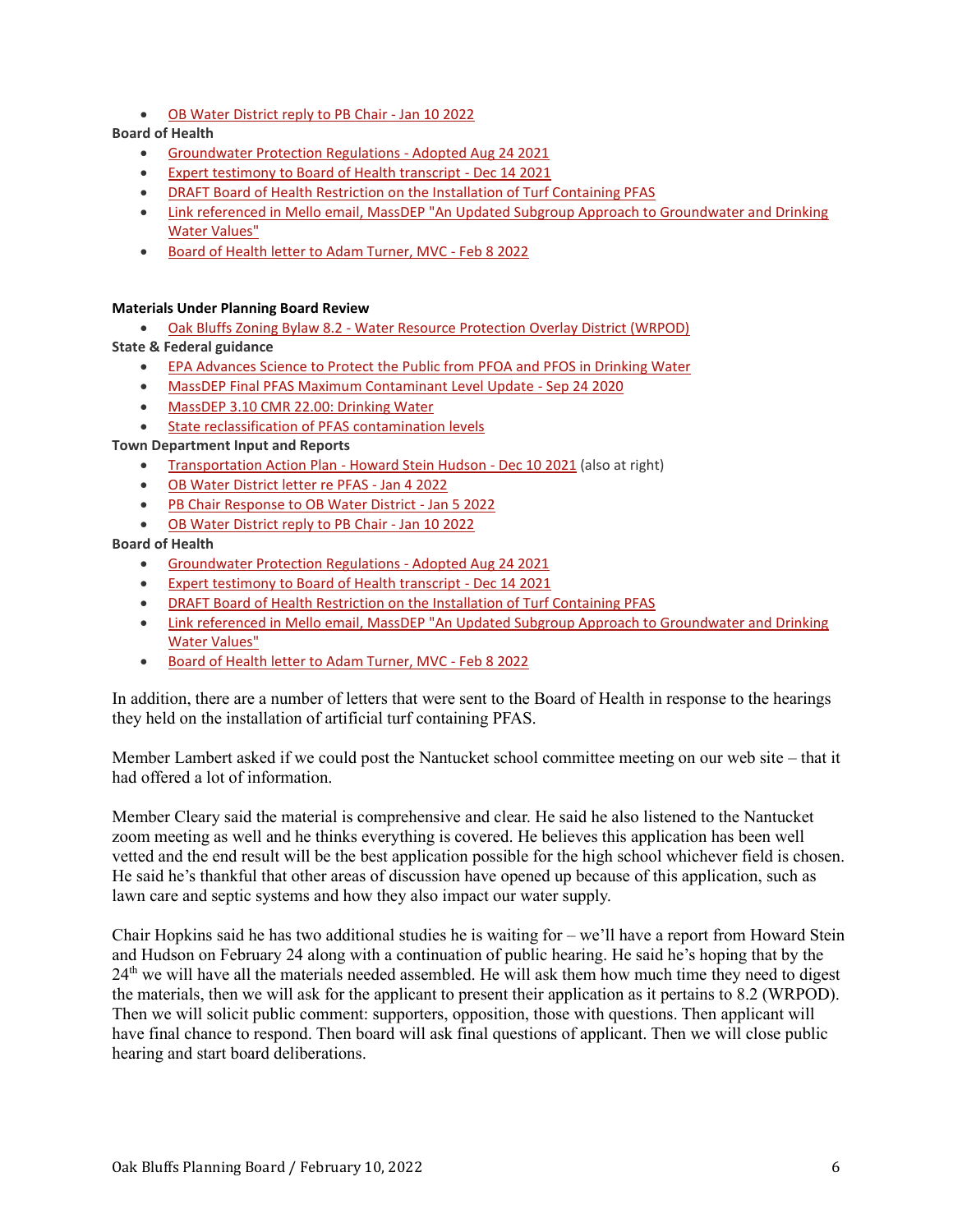He said he's hoping to have a feel for the duration of time needed at the Feb. 24 meeting, but this is the sequence.

Member Lambert asked if they had heard any comment from other town boards of health and our FinComm. Do they have any comment or input? Chair Hopkins said as part of the criteria of 10.3, the potential fiscal impact, including impact on town services tax base and employment will be addressed. He is not sure they will here from the Finance Committee but expects to hear from other island FinComms.

Richie Smith, assistant superintendent, said that time is of the essence, and they are excited to present their project through this review so they can move closer to building a new track for their students.

Joe Sullivan asked about the further studies the chair mentioned and what they might entail and what they would involve. Chair Hopkins said he would send a complete list to the superintendent's office. Everything is per 8.2 and environmental protection and impacts.

Joe Mikos asked in the chat who paid for the traffic study. Chair Hopkins said it was paid with leftover grant funds used to improve the linkage between MV Skate Park, ice arena, etc.

Kimberly Kirk asked about experts testifying and if the chair could go over them. Chair Hopkins said they are not taking any additional expert testimony. She said she would like to see a variety of experts with independent backgrounds and not people that testified for or against on behalf of either side during the proceedings at the Commission. Chair Hopkins said as he indicated at the beginning of tonight's hearing, if the applicant has any interest in adding voices to the review / process, they are welcome to do so.

Kris O'Brien asked if the chair could repeat that the planning board would not be using people that spoke for or against in earlier proceedings.

Chair Hopkins said no – we will not be relying on previous testimony given at the Commission, but we will be relying on new testimony like that presented to the Board of Health. For example, the Commonwealth of Massachusetts has released additional classifications, so the sources [may be] the same, but we have new information from that source so you'll find many sources that have been involved throughout.

Member Cleary asked if it would make sense to do the high school continuance on its own. Chair Hopkins said they have a time issue with 112 Dukes County Ave and must include them at next meeting. Bill said he'd be willing to do a special meeting.

Public hearing was continued to Thursday, February 24, 2022, at 5pm. Chair said it would be followed by site plan review of 112 Dukes County Ave.

## **Board Updates**

JoJo Lambert: Went to the MVC Commission this week to listen about historical demolitions. Discussion on renovation vs. teardown.

Mark Crossland: He and the chair sent a joint letter to the MV Commission regarding the Lampost being out of compliance with conditions of special permit. They are holding another hearing. They also took a walk (site visit) of Shearer Cottage. On the 7.8 acre site, they're getting everything in line with the state and different boards.